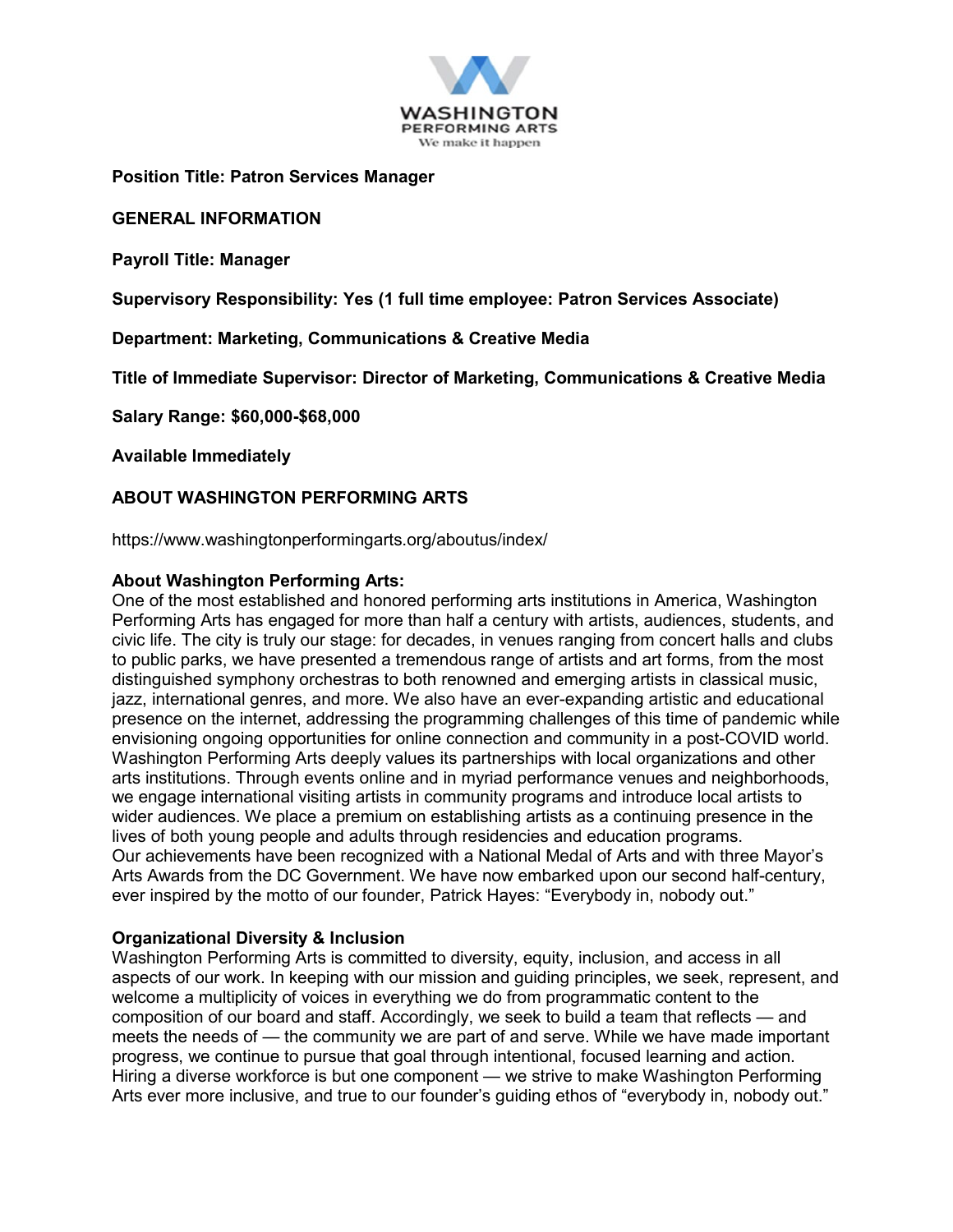To gain the maximum benefit from our increasingly diverse team, we wish to make every employee feel welcome and motivated to do their best work. We know that we work better together in service of Washington Performing Arts' mission, because of our differences, not despite them.

### **Equal Employment Opportunity Statement**

Washington Performing Arts subscribes to a policy of Equal Employment Opportunity and will not discriminate against any employee or applicant because of race, age, sex, color, sexual orientation, physical or mental disability, protected veteran status, religion, ancestry or national origin, marital status, genetic information, political affiliation, and gender identity or expression. In addition, the District of Columbia adds protection for marital status, personal appearance, sexual orientation, family responsibilities, matriculation, or political affiliation. Washington Performing Arts' employment decisions are made based on the needs of the organization and qualifications of the applicants and employees.

## **POSITION SUMMARY**

The Patron Services Manager is a front-line ambassador for Washington Performing Arts, and a key partner in engaging new audiences, achieving earned revenue goals, and ensuring top tier values-driven customer service.

The ideal candidate will be passionate and knowledgeable about the arts (specifically music), inquisitive, driven, possess a positive attitude and be absolutely committed to providing exceptional, gracious customer service to diverse audiences. The position reports to the Director of Marketing, Communications & Creative Media and has one direct report. The schedule includes a mix of daytime and evening hours, consistent with the schedule of performances and special events, which are held at multiple venues throughout the Capitol Region.

Under the supervision of Washington Performing Arts's Director of Marketing, Communications & Creative Media, the Patron Services Manager is a primary brand ambassador to our patron community and a key member of our front-line patron services team. They are responsible for the daily and seasonal operations of the Washington Performing Arts Patron Services Office, and contribute to the Marketing, Communications & Creative Media Department's priorities to:

- Help reach the annual earned income goals.
- Build loyalty within Washington Performing Arts's patron community by providing high quality and well-rounded customer service.
- Increase the public's participation in Washington Performing Arts' wide range of artistic, education, and community programs.
- Enhance the public's awareness and understanding of Washington Performing Arts's institutional identity.

## **Essential Duty #1: Marketing/Promotion/Sales for live programming Percentage: 60%**

# **Patron Services & Individual Sales**

- Lead Patron Services to achieve annual sales goals.
- Track and analyze sales data to inform strategies and tactics to achieve goals.
- Interface with partner venues to monitor sales progress, inventory, and receipt of customer lists.
- Manage sales and security functions of the Tessitura database for the organization.
- Execute all aspects of season and performance builds, including launch of subscription and single ticket sales, performance close-outs, etc. in the Tessitura system.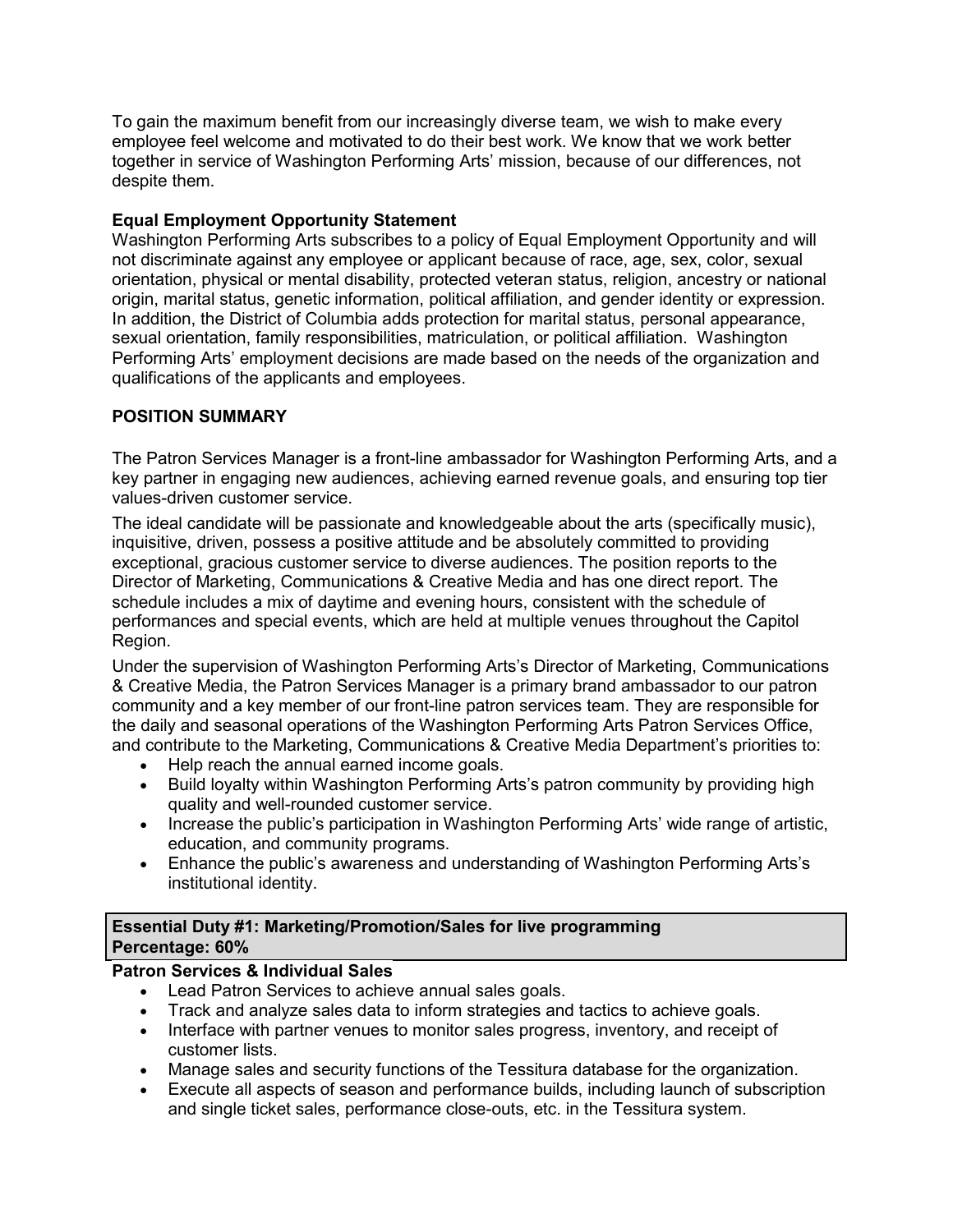- Coordinate subscription and sponsor sales with colleagues in Advancement.
- Process internal/external ticket and subscription orders, adhering to Patron Services policies and procedures.
- Manage ticket releases and holds for internal departments.
- Develop and maintain Patron Services policies and procedures, and resolve patron issues and complaints. Refer patron issues/complaints that exceed Patron Services Manager's authority to Director of Marketing, Communications & Creative Media.
- Respond to patron feedback via surveys, direct e-mails, and other channels, referring issues outside the Patron Services Manager's scope or authority to the Director of Marketing, Communications & Creative Media and/or the Advancement Department, as appropriate.
- Participate in the development of improved processes to provide optimum accuracy, streamline operations, and enhance standards.
- Train interdepartmental staff and interns in Tessitura ticketing functions as necessary.
- In collaboration with the Director of Marketing, Communications & Creative Media, explore and implement new methods of enhancing the Washington Performing Arts patron experience.
- Recommend creative strategies for establishing sales campaigns, promoting individual events to increase earned revenues and organizational visibility.
- Regularly monitor emerging sales/ticketing trends and technologies, and communicate new opportunities to the Director of Marketing, Communications & Creative Media.
- Participate in regular Marketing, Communications & Creative Media team meetings, and other departmental or all-staff meetings as required.
- Participate in conferences and career development events as a representative of Washington Performing Arts as needed.

### **Grassroots Marketing & Individual Sales**

- Cultivate future patron groups and/or group sales purchasers via direct outreach, based on general affinity with Washington Performing Arts programming and/or affinity with specific events/programs.
- Manage and extend current group sales relationships.
- Build and maintain list of partners for complimentary ticket offers

### **Essential Duty #2: Customer Service Leader and Box Office Manager Percentage: 30%**

- **Patron Loyalty:** sustain and build patron loyalty by stewarding premier customer service through the Patron Services team, and ensuring organizational values are embedded within all policies and procedures (the "Patron Journey").
- **Brand Ambassador**: serve as a primary brand ambassador to current and potential patrons by providing highest level of service and communication via digital, telephone, and (when possible) in-person interaction.
- **Equity & Inclusion**: ensure that all ticket buyers, guests, staff, artists, and visitors who interact with the Patron Services team experience a welcoming and inclusive environment.
- **Front of House support**: staff Patron and Will Call tables at performance venues the day/evening of the performance. Ensure organizational materials are available and set up at each event. Respond quickly and efficiently to assist with patron interactions and last-minute ticketing requests and troubleshooting.
- **Share knowledge and learning**: drive discussions of improvements that may strengthen patron communications and services.